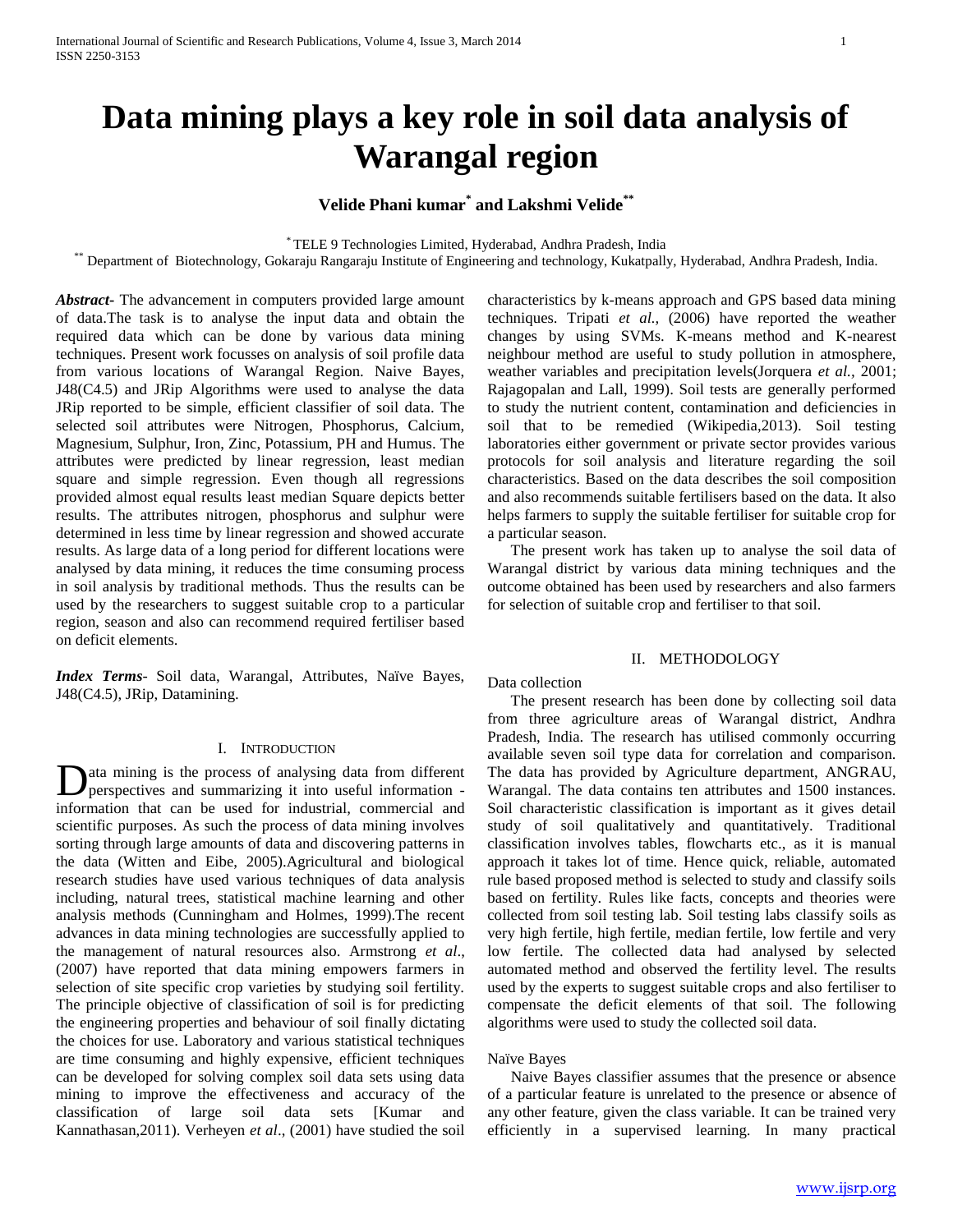applications, parameter estimation for naive Bayes models uses the method of maximum likelihood. An advantage of naive Bayes is that it only requires a small amount of training data to estimate the parameters (means and variances of the variables) (Wikipedia, 2013).

#### J48 (C4.5)

 It is an open source algorithm in Weka data mining tool. A decision tree can be generated from the input data by C4.5 proramme. It is an algorithm used to generate a decision tree and is an extension of Quinlan's earlier ID3 Algorithm. The decision trees generated by this can be used for classification and so referred to as statistical classifier (Wikipedia, 2013).

#### JRip

 This class implements a propositional rule learner, Repeated Incremental Pruning to Produce Error Reduction (RIPPER), which was proposed by William Cohen (1995) as an optimized version of IREP. It is based in association rules with reduced error pruning (REP), a very common and effective technique found in decision tree algorithms (Wikipedia, 2013).

#### Attribute prediction

 The attributes were predicted by Linear regression, Least Median square and Simple regression. Linear regression is the first type of regression analysis, considers numerical prediction. If data has any nonlinearity it cannot be applied and in such cases median square techniques are used. As the median regression techniques have high computational costs they are not used for simple practical problems (Witten and Eibe, 2005).

## III. STATISTICAL ANALYSIS

 Each analysis was replicated thrice by the above said three classifiers which were used to compare and evaluate the soil data based on false positive rate, true positive rate, accuracy and time.

## IV. RESULTS AND DISCUSSION

 Results and discussion: Table I gives details about various attributes selected for soil data analysis. Results show that JRip model is the best classifier for soil sample data analysis in comparison with other models (Table II).Table III shows that the relative absolute error is almost equal in both linear and least median regression analysis. There is no much variation in the correlation coefficient obtained in both the predicted algorithms but the time taken to build linear regression model is 61.7% less than the least median regression. This shows that the computational cost used by linear regression is much lower than the least median square. Median regression techniques have high computational costs (Witten and Eibe 2005). Though least median square model produces better results the accuracy of linear regression and least median regression are almost equal. The attributes Nitrogen, Phosphorus and sulphur were determined by linear regression technique in lesser time and gave accurate results. These predictions helps to find the attributes

without carrying traditional chemical tests and thus time could be saved and reliable information obtained (Table IV).

## V. CONCLUSION

 Thus in conclusion the given soil data analysis was done by different algorithms. It can also be concluded that better results were obtained by least median square than linear regression analysis and classification of soil by JRip proved to be simple classifier and gave best result by constructing decision tree.

#### VI. ACKNOWLEDGEMENT

 The authors would like to thank Agriculture department, Warangal for providing the soil data.

#### **REFERENCES**

- [1] "C4.5(J48)", Wikipedia, March 2013.
- [2] "JRip",Wikipedia,March 2013
- [3] "Naïve Bayes", Wikipedia, March 2013.
- [4] "Soil test", Wikipedia,March 2013.
- [5] A.Kumar and N.Kannathasan, "A survey on data mining and pattern recognition techniques for soil data mining," *Int.J.Comp.Sci.Issues*, Vol.8,Issue 3,2011, pp. 422-428.
- [6] B.Rajagopalan and U.Lall, "A K -nearest neighbour simulator for daily precipitation and other weather variables",*Water resource research,* Vol.35, Issue 10, 1999, 3089-3101.
- [7] H.Jorquera,R.Perez,A.Cipriano and G.Acuna, " Short term forecasting of air pollution episodes", In Environmental modelling,P.Zannetti (ED),WIT Press, UK,2001.
- [8] I.Witten and F.Eibe,"Data mining practical machine learning tools and techniques",2nd ed,Sanfrancisco: Morgan Kaufmann series in data management systems,2005.
- [9] K.Verheyen, D.Adriaens, M.Hermy and S.Deckers "High resolution continuous soil classification using morphological soil profile descriptions",*Geoderma,*Vol.101,Issues 3-4, 2001, pp.31-48.
- [10] L.Armstrong, D.Diepeveen and R.Maddern, "The application of data mining techniques to characterise agricultural soil profiles" Paper presented at sixth Australian data mining conference,Conferences in research and practice in information, Australia, Vol.70,2007, pp.81-96.
- [11] S.J.Cunningham and G.Holmes, "Developing innovative applications in agriculture using data mining",In the proceedings of the south east Asia,Regional computer confederation conference, Newzealand,1999.
- [12] S.Tripati, V.V.Srinivas and R.S.Nagundiah, "Downscaling of precipitation for climate change scenarios:Asupport vector machine approach",*J.Hydrology*,Vol.330,Issues 3-4, 2006, pp. 621-640.
- [13] W.Cohen, "Fast effective rule induction", In 12<sup>th</sup> International conference on machine learning, California, USA, 1995, pp.115-123

#### **AUTHORS**

**First Author** – Velide Phani kumar, TELE 9 Technologies Limited, Hyderabad,Andhra Pradesh,India., Email: [phani.velide@hotmail.com,](mailto:phani.velide@hotmail.com) Mobile: +91-9704044407 **Second Author** – Lakshmi Velide, Department of Biotechnology, Gokaraju Rangaraju Institute of Engineering and technology, Kukatpally, Hyderabad, Andhra Pradesh, India., Email: lakshmi.velide@gmail.com Mobile: +91-9866950998.